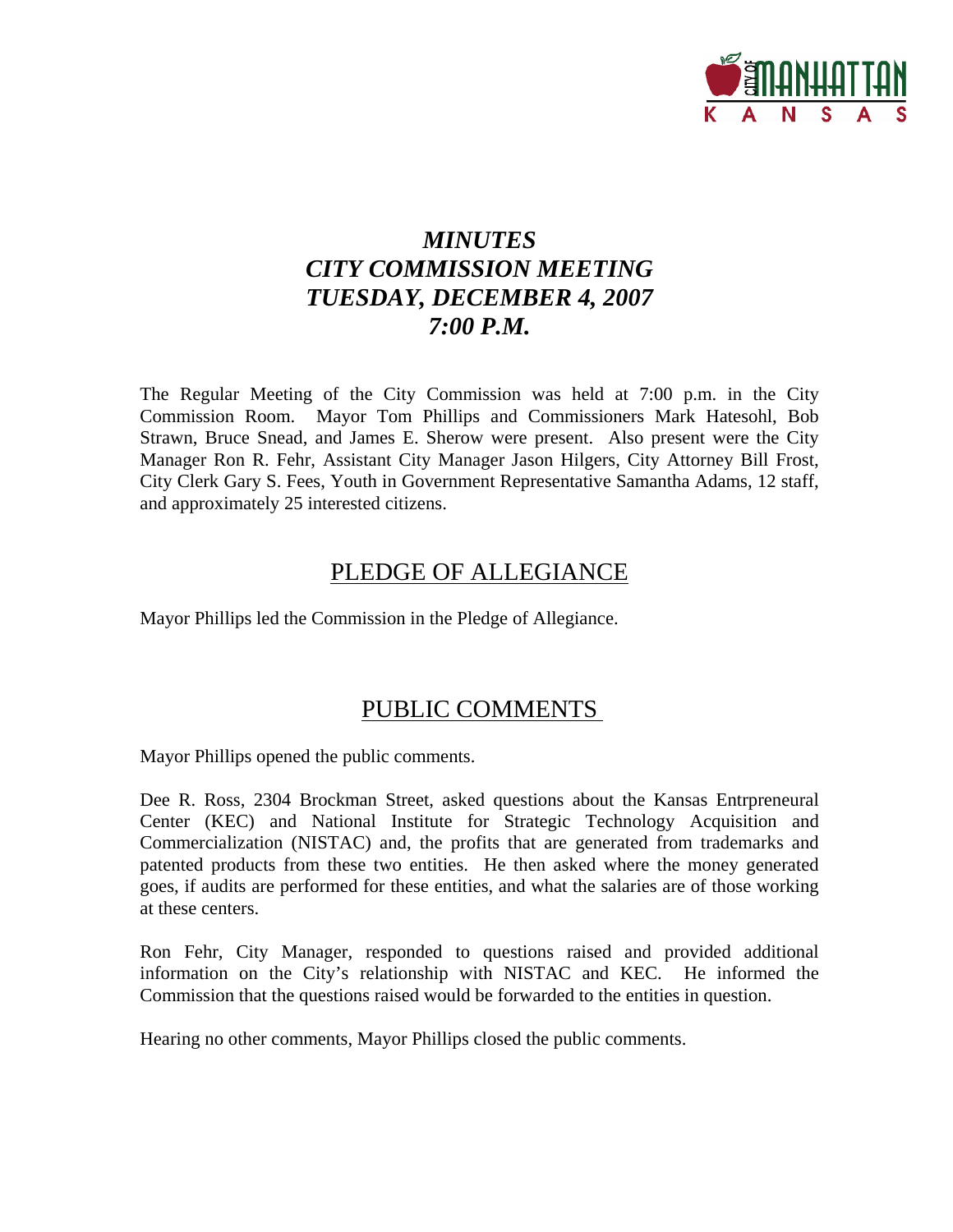## COMMISSIONER COMMENTS

Commissioner Sherow provided clarification on the upcoming trip to visit Warren Theatres and its management in Wichita, Kansas. He provided background information on prior initiatives with Warren Theatres and stated that he would be attending on his own to represent and protect the interests of the entire community.

Mayor Phillips stated that he would also be attending with the group to visit Warren Theatres operation on Friday, December 7, 2007. He stated this trip provides an opportunity to experience if this type of theatre is a good fit for our community and that he didn't see how this trip would cause an adverse situation. He then extended an invitation for any member of the public to join him.

Commissioner Strawn voiced concern for the timing of the trip, given the upcoming Manhattan Marketplace PUD request by Dial Realty. He stated that he held the Commissioners visiting Warren Theatres in the highest regard, but felt the timing was inappropriate.

# CONSENT AGENDA

(\* denotes those items discussed)

## **MINUTES**

The Commission approved the minutes of the Regular City Commission Meeting held Tuesday, November 20, 2007.

## **CLAIMS REGISTER NO. 2564**

The Commission approved Claims Register No. 2564 authorizing and approving the payment of claims from November 14, 2007, to November 27, 2007, in the amount of \$3,383,021.19.

### **LICENSES – FIREWORKS DISPLAY AND RENEWALS**

The Commission approved the Fireworks Display for December 31, 2007, and renewal applications for Cereal Malt Beverage, Tree Maintenance, and Merchant Guard Agency licenses for calendar year 2008.

## **FINAL PLAT – BROOKFIELD RESIDENCES ADDITION**

The Commission accepted the easements and rights-of-way, as shown on the Final Plat of Brookfield Residences Addition, a Residential Planned Unit Development, generally located south of the Eisenhower Baseball Fields and Walters Drive, and east of the intersection of Donna's Way and Walters Drives, based on conformance with the Manhattan Urban Area Subdivision Regulations.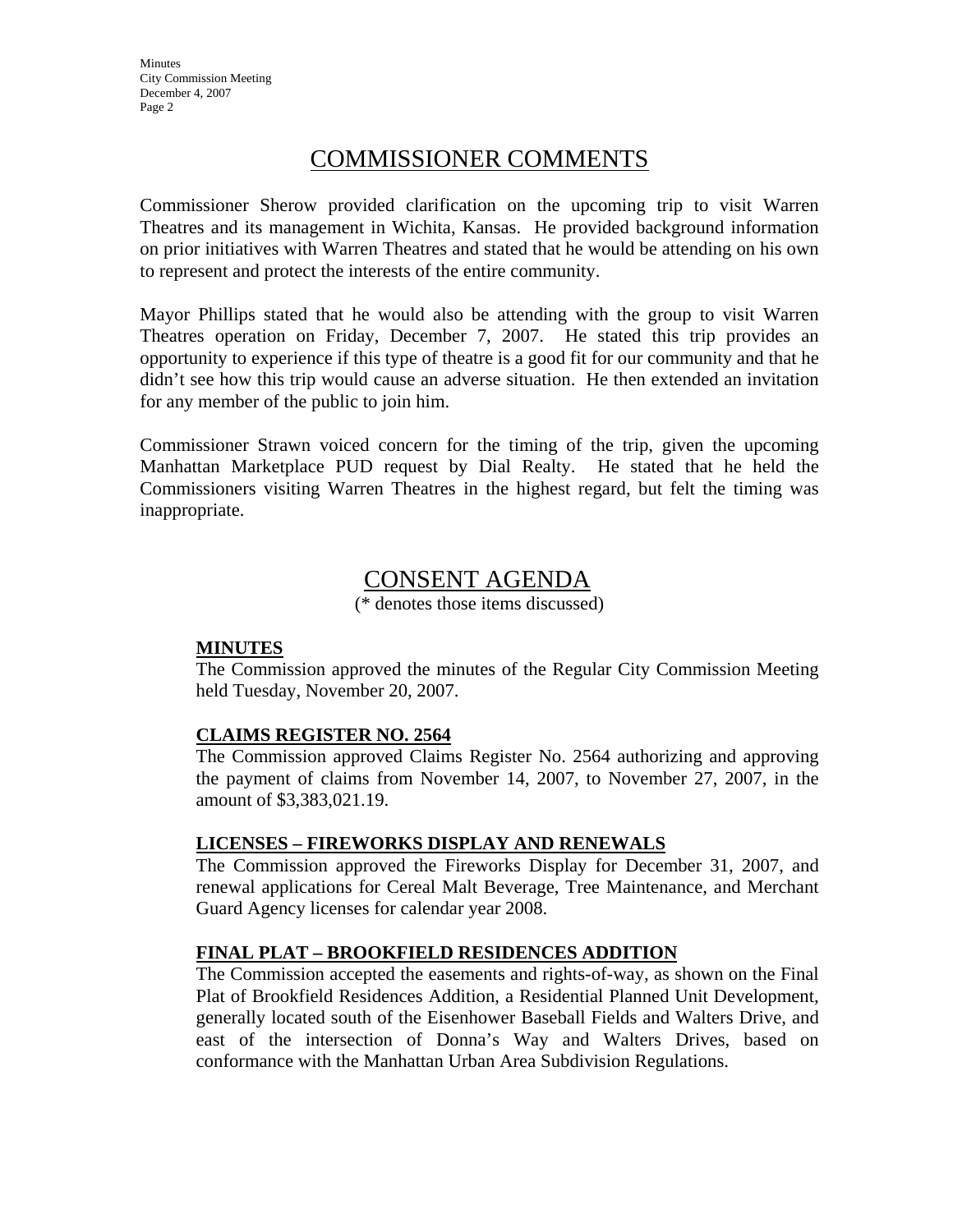## CONSENT AGENDA (*CONTINUED*)

## **ORDINANCE NO. 6675 – REZONE – SILO TOWNHOMES RESIDENTIAL PLANNED UNIT DEVELOPMENT (PUD)**

The Commission approved Ordinance No. 6675 rezoning Silo Townhomes Residential Planned Unit Development, generally located at 2729 Casement Road, from R-1, Single-Family Residential District, to PUD, Residential Planned Unit Development District, based on the findings in the Staff Report, with the five conditions of approval recommended by the Planning Board. *(Attachment No. 1)*

### **ORDINANCE NO. 6676 – 2008 SALARIES**

The Commission approved 2008 Salary Ordinance No. 6676 to establish a new range of salaries for City employees.

## **ORDINANCE NO. 6677 – REPEAL – WAL-MART TRANSPORTATION DEVELOPMENT DISTRICT (TDD)**

The Commission approved Ordinance No. 6677 repealing a half-cent sales tax for the Wal-Mart Transportation Development District, effective March 31, 2008.

### **ORDINANCE NO. 6678 – REPEAL – MISCELLANEOUS LICENSES**

The Commission approved Ordinance No. 6678 repealing Sections 19-30 to 19-33, 19-35, 19-43, and 19-47 of the Code of Ordinances, related to the licensing of Amusement Devices, Billiard and Pool Halls, Bowling Alleys, Dance License, Jukeboxes, Skating Rinks, and Theatres.

## **FIRST READING – RENEW FRANCHISE – KANSAS STATE UNIVERSITY CABLE**

The Commission approved first reading of an ordinance amending the Code of Ordinances to renew the terms of the franchise with Kansas State University Cable for a period of five years.

## **FIRST READING – VACATE RIGHT-OF-WAY – SOUTH 17TH STREET**

The Commission approved first reading of an ordinance vacating a portion of South  $17<sup>th</sup>$  Street right-of-way adjacent to 523 South  $17<sup>th</sup>$  Street.

## **REJECT BID – MODIFY MIDDLE ISLAND ALONG K-18 (ST0714)**

The Commission accepted the Engineer's Estimate in the amount of \$31,246.75 to modify the middle island along K-18 (entrance to Chili's) (ST0714); rejected the bid of \$45,337.50 from Pavers, Inc., of Salina, Kansas; and accepted the decision of the City Administration to include the construction of this project in the 2008 Street Maintenance Program.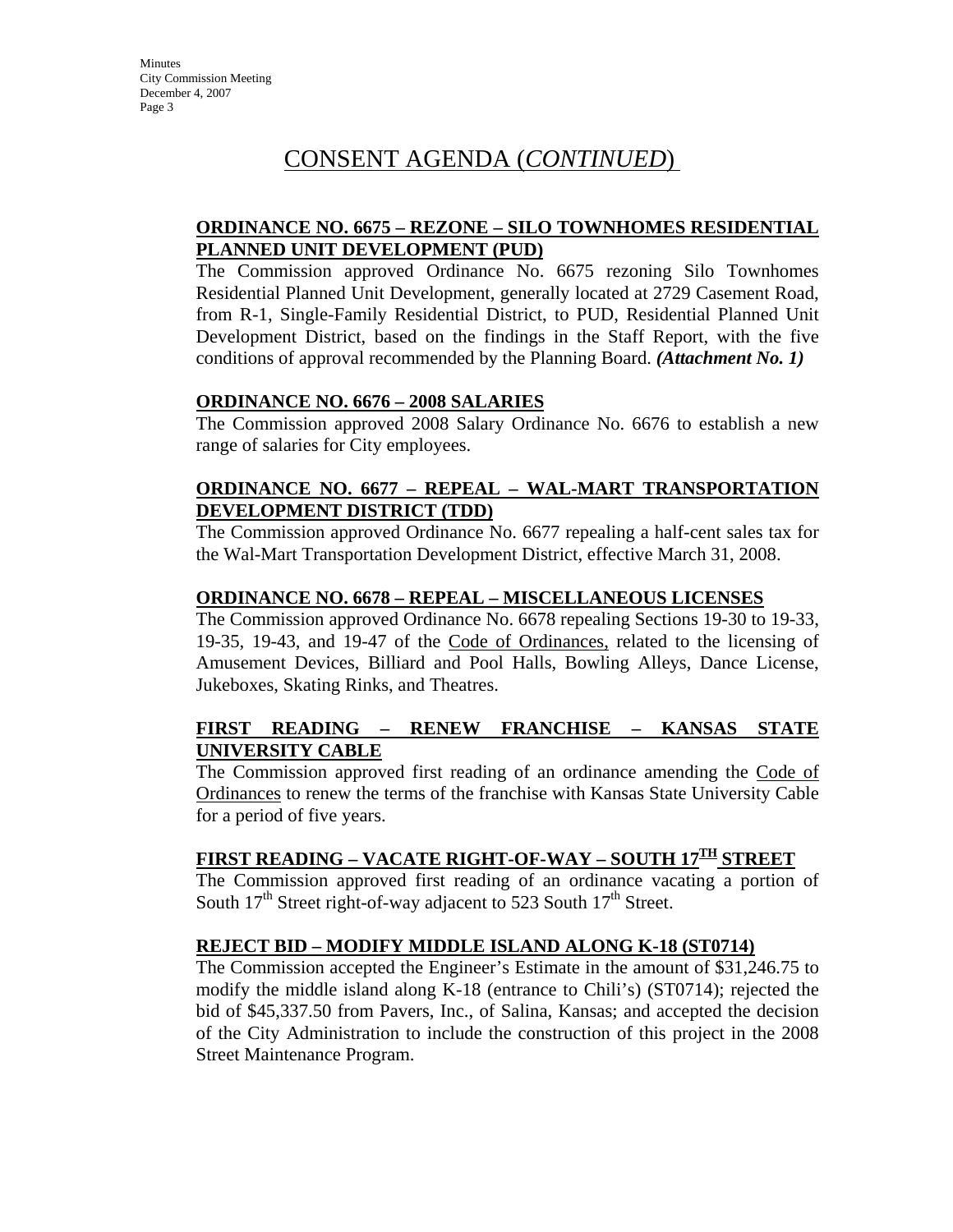## CONSENT AGENDA (*CONTINUED*)

## **SETTLEMENT AGREEMENT AND LEASE – BUD'S AUTO SERVICE – SOUTH END REDEVELOPMENT DISTRICT**

The Commission authorized the Mayor to execute the Settlement Agreement and Lease with Dean and Patricia Conkwright d/b/a Bud's Auto Service, 301 Colorado Street, located in the South End Redevelopment District.

### **\* BOARD APPOINTMENTS**

Mayor Phillips provided background information on the Riley County Law Enforcement Board appointment of a private citizen filling the vacancy of Commissioner Strawn.

Karen Mayse, 3340 Newbury Street, President, Manhattan League of Women Voters, thanked Mayor Phillips for his appointment of Gail Urban to the Riley County Law Enforcement Board and thanked the Commission for their service.

Commissioner Snead expressed support for the nomination of Gail Urban to the Riley County Law Enforcement Board. He then emphasized the importance in having someone with the experience and intimate knowledge of the budget impact and process in relationship to the City of Manhattan.

The Commission approved appointments by Mayor Phillips to various boards and committees of the City.

### *Aggieville Business Improvement District Advisory Board*

Re-appointment of Keith Eyestone, 518 South 18<sup>th</sup> Street, to a three-year term. Mr. Eyestone's term begins January 1, 2008, and will expire on December 31, 2010.

### *Band Board*

Appointment of Tod Kerstetter, 3349 Effingham Street, to a fill an expired term for Patty Lewis and an additional four-year term. Mr. Kerstetter's term begins immediately, and will expire on August 31, 2012.

### *Cemetery Board*

Re-appointment of Eric Londeen, 1616 Poyntz Ave., to a three-year term. Mr. London's term begins January 1, 2008, and will expire on December 31, 2010.

## *City/University Special Projects Fund Committee*

Appointment of Dalton Henry, 1919 Platt Street, to a one-year (Student) term. Mr. Henry's term begins immediately, and will expire on June 30, 2008.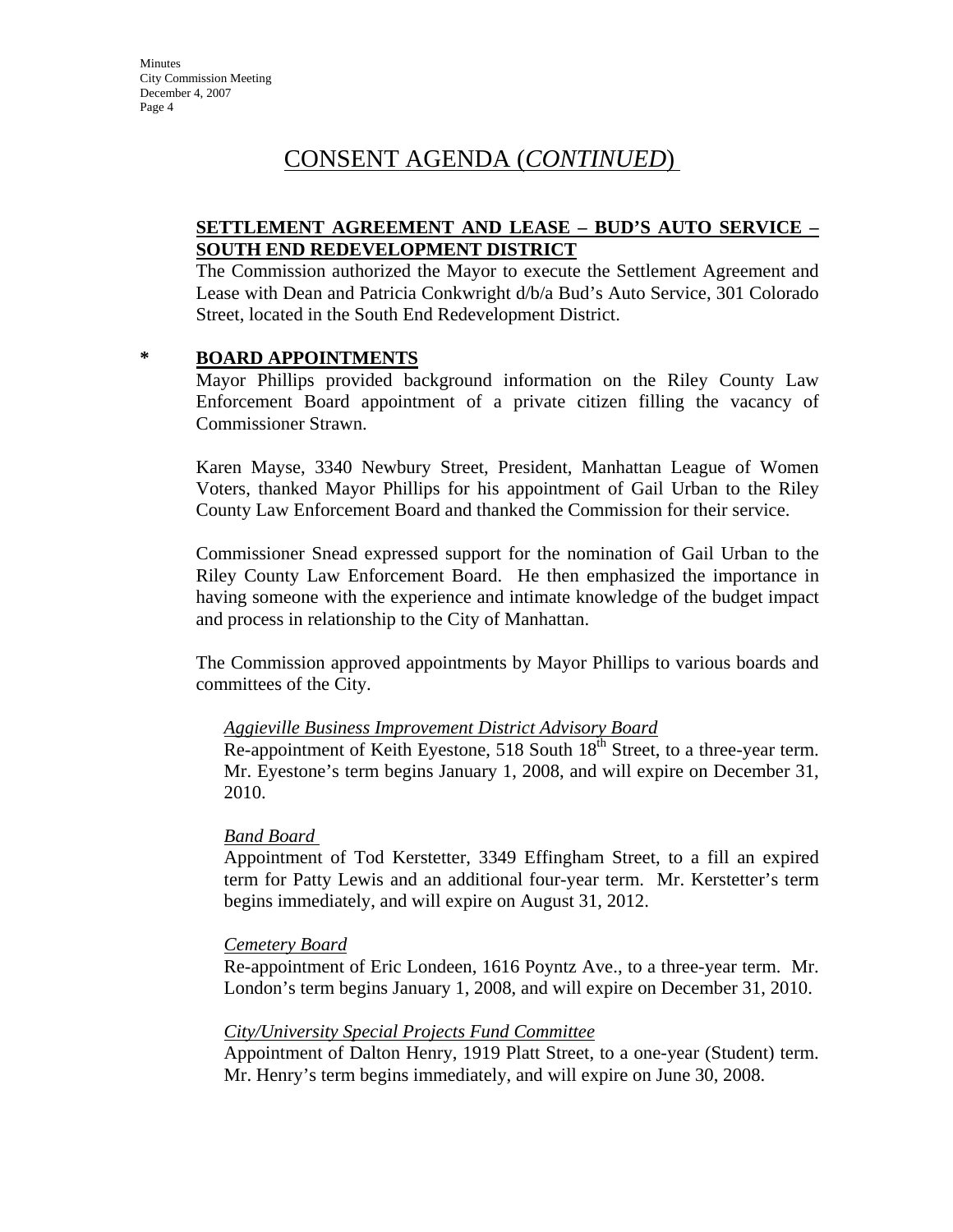## CONSENT AGENDA (*CONTINUED*)

### **BOARD APPOINTMENTS** *(CONTINUED)*

*Downtown Business Improvement District*

Re-appointment of John M. Struve, 825 Davis Drive, to a two-year term. Mr. Struve's term begins January 1, 2008, and will expire on December 31, 2009.

*Parks and Recreation Advisory Board*

Appointment of DeAnn Waldron, 3412 Westbaker Street, to a four-year term. Ms. Waldron's term begins immediately, and will expire on June 30, 2011.

#### *Riley County Law Enforcement Board*

Appointment of Gail Urban, 1627 Wyndham Heights, to fill an unexpired (At-Large) term of Bob Strawn. Ms. Urban's appointment begins immediately, and will expire on December 31, 2008.

After discussion, Commissioner Hatesohl moved to approve the consent agenda. Commissioner Sherow seconded the motion. On a roll call vote, motion carried 5-0.

# GENERAL AGENDA

## **ESSENTIAL AIR SERVICE PROPOSALS**

Peter Van Kuren, Airport Director, introduced members from Air Midwest attending the meeting and presented the item. He then answered questions from the Commission and provided an analysis of Air Midwest and Great Lakes for air fares, performance comparisons, and codeshare destinations of the two companies.

Greg Stevens, Air Midwest, answered questions from the Commission regarding early morning flights, connection times, and cancelled flights.

Peter Van Kuren, Airport Director, responded to questions from the Commission regarding the proposals and past concerns with reliability and baggage issues.

Greg Stevens, Air Midwest, provided additional information on its services and plans to better address the needs of Fort Riley and the community. He said that status reports would be provided to the City and was willing to make adjustments to improve the communication on local issues.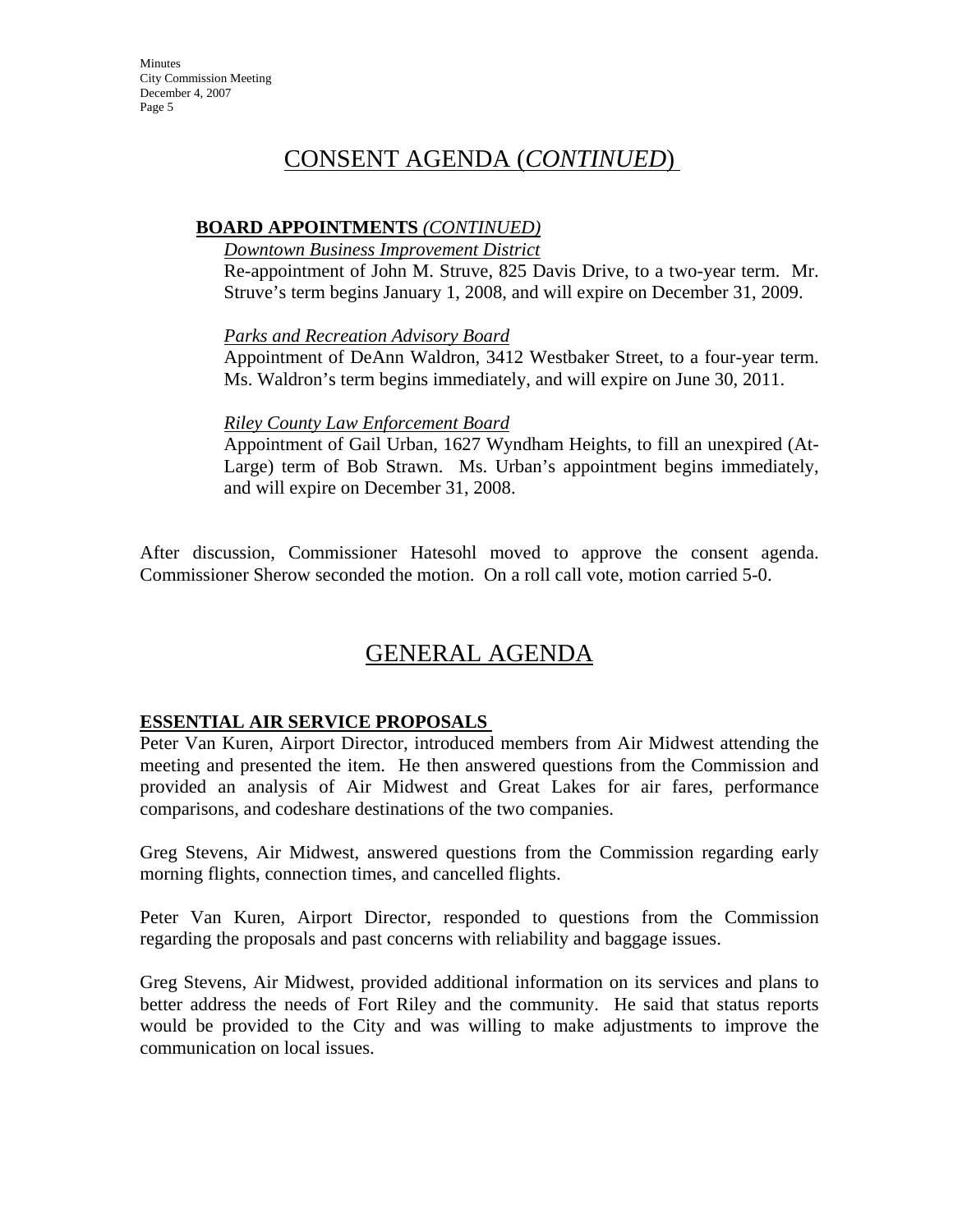## GENERAL AGENDA (*CONTINUED*)

### **ESSENTIAL AIR SERVICE PROPOSALS** *(CONTINUED)*

After discussion, Commissioner Hatesohl moved to authorize the Mayor to submit a letter to the U.S. Department of Transportation indicating the community's preference for Air Midwest, Inc., as the Essential Air Service provider for the Manhattan Regional Airport. Commissioner Snead seconded the motion. On a roll call vote, motion carried 5-0.

### **2008 CHAMBER OF COMMERCE CONTRACTS AND BUDGETS**

Brian Williams, Management Assistant, introduced the item.

Lyle Butler, President, Manhattan Area Chamber of Commerce, provided additional information on the item and introduced members of the Chamber staff present.

John Pagen, Economic Development Director, Manhattan Area Chamber of Commerce, presented an update on Advantage Manhattan 2 strategies, workforce development, new job creation, economic growth, retail sales, ribbon cuttings, Market Manhattan programs, and economic growth and expansion in the community.

Bev Landrum, Military Relations Manager, provided an update to the Commission on activities and events associated with Fort Riley.

Lyle Butler, President, Manhattan Area Chamber of Commerce, answered questions from the Commission regarding the goals of the economic development division of the Chamber and job recruitment efforts.

Karen Hibbard, Director, Manhattan Convention and Visitors Bureau, presented the primary goals of the CVB, including attracting conventions and meetings to Manhattan; increasing tourism for the Manhattan area; attracting visitors through development and promotion of sporting and special events; expanding the tourism base through broader understanding and appreciation for economic impact of tourism industry, and encouraging tourism development and strategies to address future growth. She then answered questions from the Commission regarding facility limitations, the Convention and Visitors Bureau budget for 2008, and return on investment to the community.

Bill Frost, City Attorney, and Ron Fehr, City Manager, provided clarification and responded to questions from the Commission on the transient guest tax.

Lyle Butler, President, Manhattan Area Chamber of Commerce, provided additional information on the proposed visitor's center.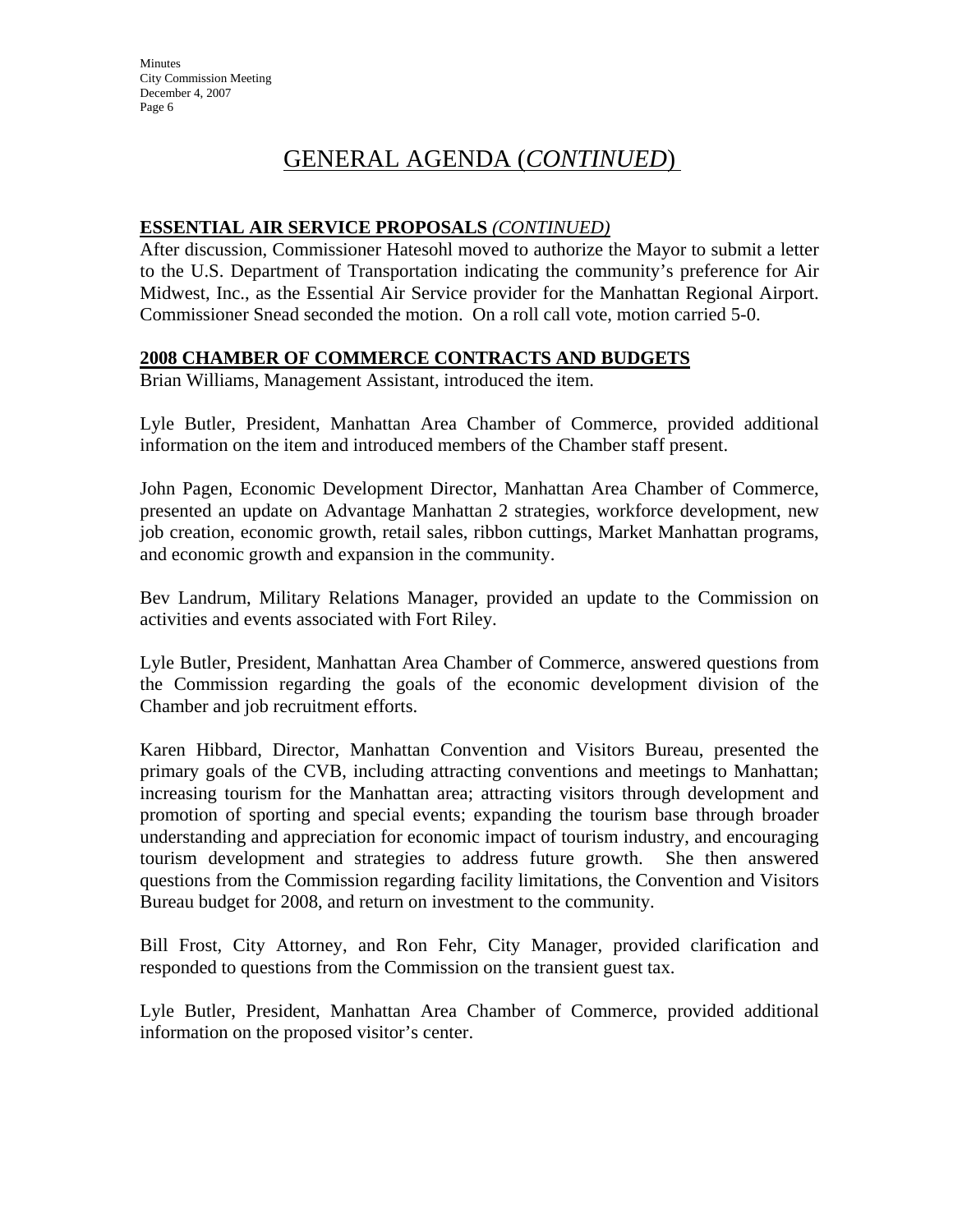## **GFNERAL AGENDA** *!CONTINUED)*

#### **2008 CHAMBER OF COMMERCE CONTRACTS AND BUDGETS**

After discussion, Commissioner Snead moved to authorize the Mayor and City Clerk to execute the 2008 Industrial Promotion, Tourism and Convention, and Fort Riley Promotion **conkacts** wi& **tha** Manhattan *Area* **Chamber** of Commerce. Commfssioner Hatesohl seconded the motion. On a roll call vote, motion carried 5-0.

#### **FIRST** READING - AMEND - **CEMETERY XEES**

Curt **Lonpe,** Director of Parks and Recreation, presented the item.

After discussion, Commissioner Snead moved to approve first reading of an ordinance amending Sections 9-18, 9-23, and 9-28 of the Code of Ordinances providing for fees and charges of cemeteries owned by the City of Manhattan. Commissioner Sherow seconded the motion. On a roll call vote, motion carried 5-0.

### **RESOLUTION NOS. 120407-A. B, C** - **AMEND** - **PARKS AND RECREATION PROGRAM AND FACILITY FEES**

Curt Loupe, Director of Parks and Recreation, presented the item and answered questions from the Commission.

Ron **Fehr,** City Manager, provided additional information **on** the item,

Curt Loupe, Director of Parks and Recreation, provided an update to the Commission on **the** City Park Pool.

After discussion, Commissioner Snead moved to approve Resolution No. 120407-A **setting** fees for Parks and Recreation programs and facilities, Resolution No, 120407-B *setting* fees for the Municipal Auditorium and Community Building, and Resolution No. 120407-C setting fees for the Douglass Center. Commissioner Sherow seconded the motion. On a roll call vote, motion carried 5-0.

#### ADJOURNMENT

At 9:55 p.m. the Commission adjourned.

Gary S. Fees, CMC, City Clerk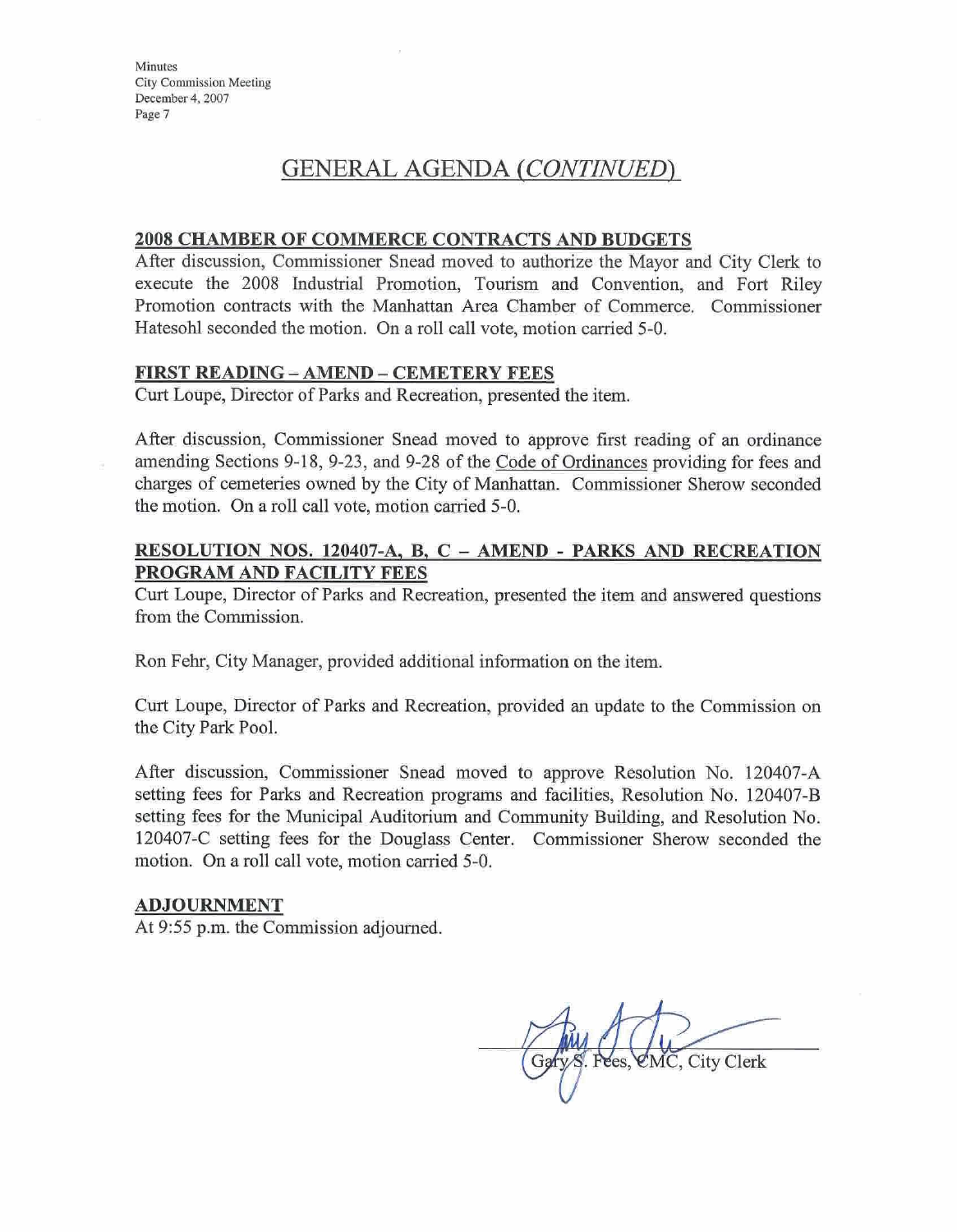### **STAFF REPORT**

## **APPLICATION TO REZONE PROPERTY TO PLANNED UNIT DEVELOPMENT DISTRICT**

## **BACKGROUND**

**FROM:** R-1, Single Family Residential District.

**TO:** PUD, Residential Planned Unit Development.

**OWNER/APPLICANT:** MOD 3, LLC – Tracy Anderson, President.

**ADDRESS:** 116 E. J. Frick Drive, Manhattan, KS.

**DATE OF PUBLIC NOTICE PUBLICATION:** October 15, 2007.

## **DATE OF PUBLIC HEARING: PLANNING BOARD:** November 5, 2007 **CITY COMMISSION:** November 20, 2007

**LOCATION:** 2729 Casement Road, an approximate two (2) acre tract of land generally located 850 feet south of the intersection of Casement Road and Marlatt Avenue.

**AREA:** 2.22 acres (96,702 square feet).

**PROPOSED USES:** Attached residential townhomes and common open spaces located adjacent to a proposed travel easement (Silo Place) which will provide access to the fourteen (14) townhomes. Residential townhomes will be the permitted use in the proposed PUD. Each townhome will be privately owned. The common areas throughout the subject site will be maintained by a Home Owners Association which the applicant proposes with the Planned Unit Development.

**PROPOSED BUILDINGS AND STRUCTURES:** The proposed PUD will contain four (4) separate buildings that will have a total of fourteen (14) single-family townhomes (on Lot 302, Brookfield Addition, Unit Eight) to the west of Casement Road. According to the Zoning Regulations, the structures are classified as multi-family dwelling units. However, each structure will be constructed as townhomes so that each unit can be sold independently. Lots 1 and 4 will each contain four townhome units. Lots 2 and 3 will contain three townhomes units. Each townhome will be two-stories, have three (3)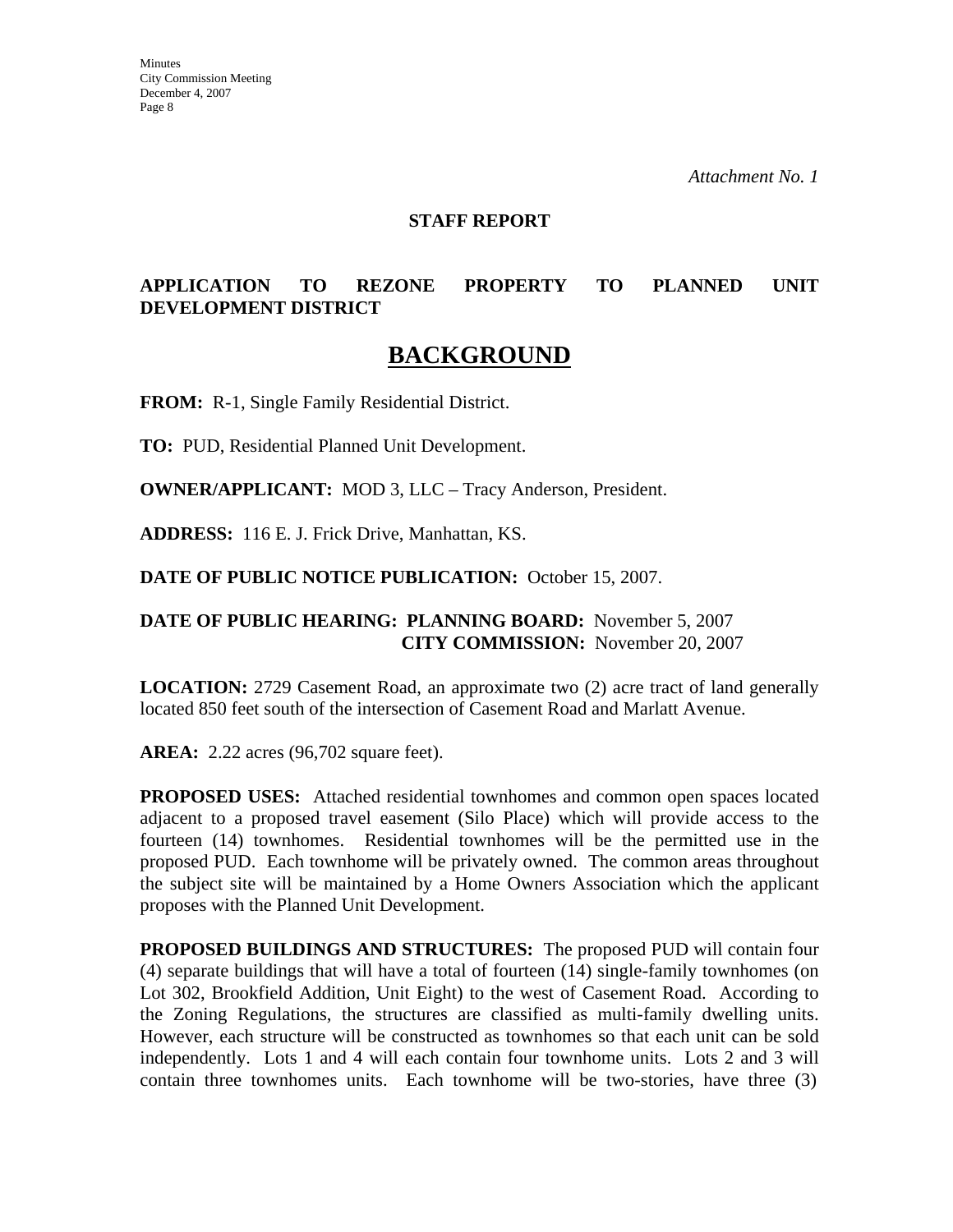#### *Attachment No. 1*

bedrooms and a two-car attached garage facing the street. Several options have been provided by the applicants in terms of exterior building materials. The siding materials will be any one or a combination of the following: stucco, metal wall panels, cement fiber, Masonite, vinyl or wood lap siding. The applicant has stated that the color pallet of the exterior will be any option from the manufacture, with the exception of extremely vibrant colors, e.g. hot pink, neon green, electric blue, etc. The roofing will be a standingseem metal roof and may be galvanized or painted with any color option provided by the manufacturer. The front façade of each unit will include a panel of five (5) windows above the garage and an optional second-story deck and railing above the unit's front door. A window is also proposed on the second floor above the unit's entrance. Three different window design options are proposed, including a circle, tall rectangle or conventional square window. The rear façade will consist of two large bay windows on the ground floor and second story windows. At the rear of each dwelling unit will be an 8' x 13' concrete patio. No screening is proposed for the concrete patio, but approximately five (5) feet of the patio will be recessed into the structure. The side facades will consist of small windows and similar siding to the front and rear façades. Each living unit will have approximately 1,550 square feet of living area, an approximate 400 square foot twocar garage, and be 32 feet, 6 inches in height. Exterior lighting will be residential in scale, downcast and shaded and be located on the front and rear façade. No street lights are proposed on Silo Place. No signs are proposed.

Each living unit will be served by a front driveway that measure approximately 17 feet wide and 18 feet 6 inches in length along Silo Place. Lots 1 and 4 will be approximately 4,600 square feet in area and Lots 2 and 3 will be 3,400 square feet in area. The total lot coverage of the PUD will be approximately 15.1%. Each lot will have frontage along Silo Place, and the back yards on the north and west will abut single-family and two-family residential lots in Brookfield Addition, Unit Eight, rear yards to the south will abut the Marlatt Drainage ditch.

### **PROPOSED LOT COVERAGE**

| <b>USE</b>                    | <b>Acres/Square Feet</b>                    | <b>Percentage</b> |
|-------------------------------|---------------------------------------------|-------------------|
| <b>Residential Structures</b> | 0.33 acres / 14,578 square feet $15.11\%$   |                   |
| Driveway & Sidewalks          | 0.13 acres $/ 5,564$ square feet 5.77%      |                   |
| Open Space / Landscaping      | 1.47 acres / $63,925$ square feet $66.25\%$ |                   |
| <b>Travel Easement</b>        | 0.29 acres / 12,422 square feet 12.87%      |                   |
|                               |                                             |                   |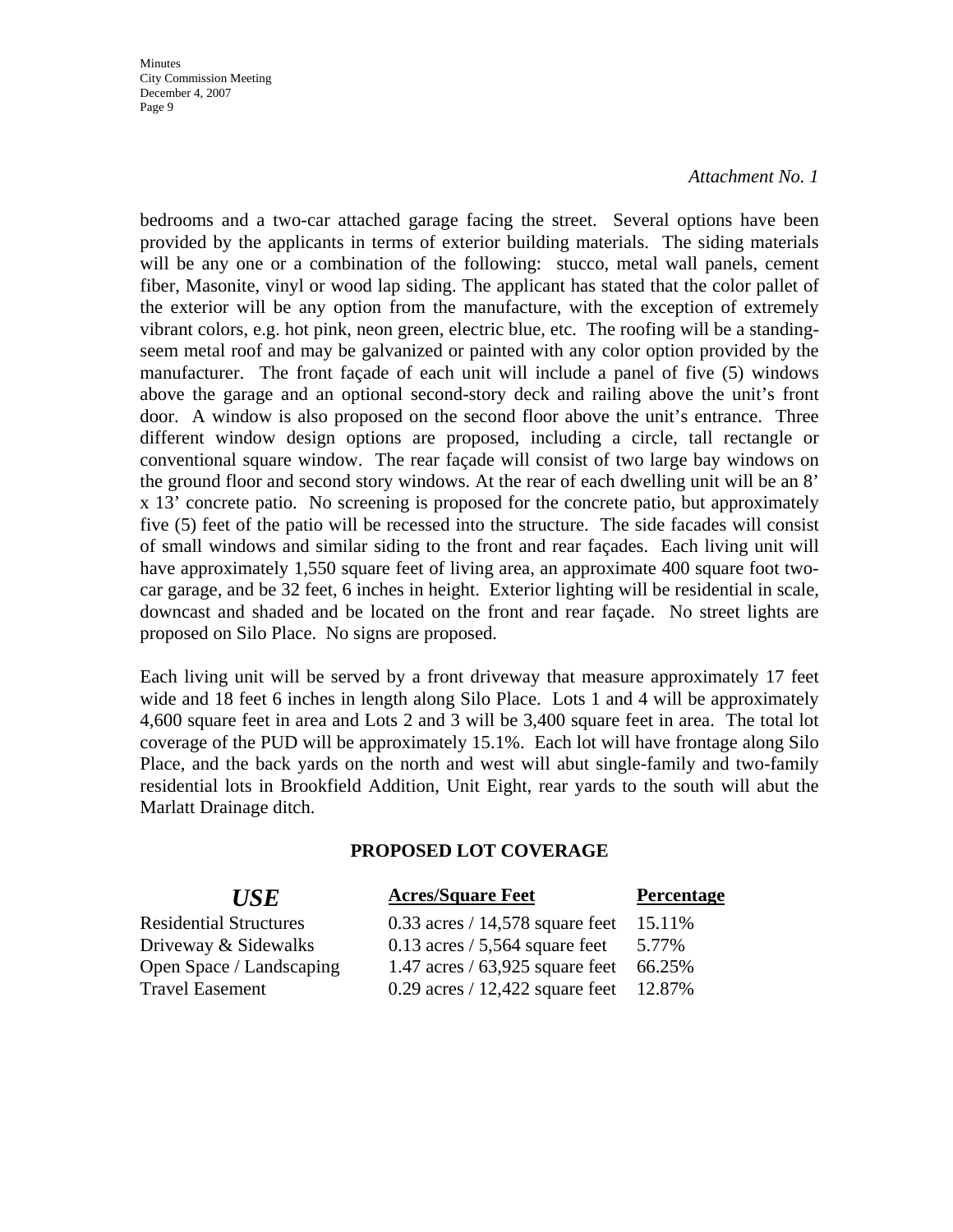None proposed

**PROPOSED SIGNS Type Dimensions Lighting**

**PROPOSED LIGHTING:** No street lighting is proposed along Silo Place. Residential lighting is proposed on the front and rear façade of each town home and should be shaded, full cut-off and downcast.

# **REVIEW CRITERIA FOR PLANNED UNIT DEVELOPMENTS**

**1. LANDSCAPING:** The applicant has proposed a variety of deciduous and evergreen trees, shrubs, perennials and native grasses to create a xeriscape environment throughout the property. According to the applicant, using native and hearty plants, grasses and trees will reduce the need for irrigation and maintenance. Clusters of landscaping are proposed at the entrance to the development and between each unit's driveways. The northern and western property lines will use a combination of small and medium sized ornamental grasses to create the boundary of the development (please see attached landscape plan).

**2. SCREENING:** The applicant has proposed the use of small and medium sized ornamental grasses to create a landscape area that will provide screening between the subject property and adjacent properties. The screening will be 24 to 36 inches in height once the planting is established.

All open off-street parking areas containing more than six parking spaces and are located within twenty-five (25) feet of adjacent residential properties shall provide sight obscuring screening of not less than six (6) feet in height between the parking and the adjacent properties. The applicant has proposed dense ornamental evergreens  $(5 - 6$  feet tall) to screen the northern parking area off of Silo Place. Adequate screening is a minimum of six (6) feet in height and designed to completely screen the parking area and vehicular movements using the parking spaces.

Dumpsters are not proposed for trash service. The applicant has stated that individual trash service will be used for the development.

**3. DRAINAGE:** A majority of the property will drain to the south into the Marlatt Ditch, which will then drain to the Big Blue River. The applicants have proposed that the storm water onsite will flow to the Silo Place roadway and then channeled to a concrete flume at the south end of Silo Place. The remaining northern portion of the site will direct storm water to a ten (10) foot drainage easement located to the west of the subject site, which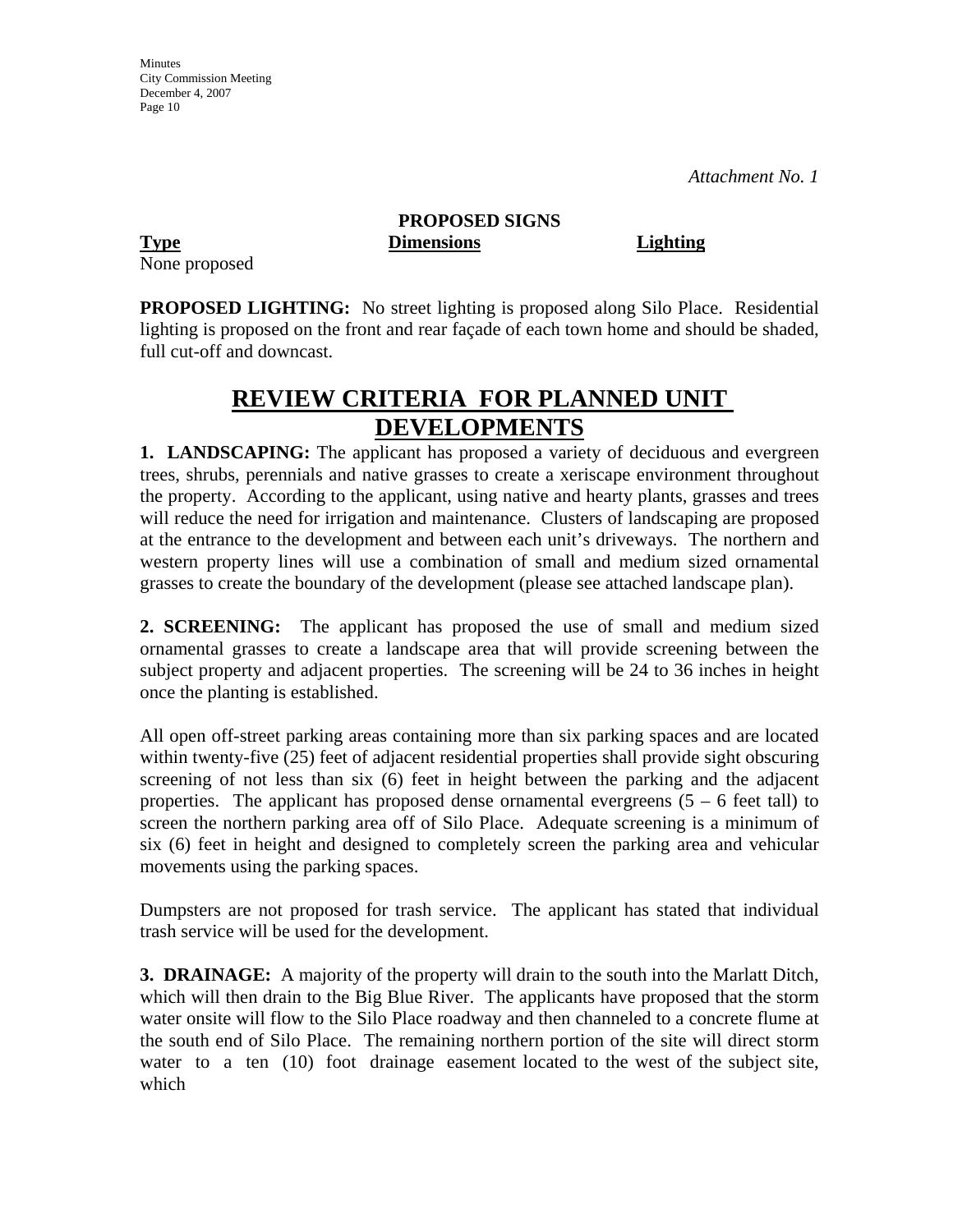*Attachment No. 1*

will then drain into the Marlatt Ditch. A Stormwater Drainage Impact analysis was conducted by Sloan, Meier and Hancock and was submitted with the proposed PUD application. The City Engineer (attachment) has reviewed the analysis report and accepts the findings without exception.

**4. CIRCULATION:** The townhomes will be internally accessed by a proposed travel easement, Silo Place, which will connect to Casement Road, an arterial road east of the property. Silo Place is a 25 foot wide paved street within a 32.50 foot Travel Easement. The Travel Easement will be privately owned and maintained by the Home Owners Association. No parking will be allowed on Silo Place except for designated areas. A proposed 5 foot sidewalk will be located along the west and north side of Silo Place. The northern sidewalk will connect to a sidewalk to the east that is proposed to be constructed in 2010 with the Casement Road Capital Improvement Project.

As a multi-family dwelling structure with three bedrooms in each unit, 3.5 off-street parking stalls are required per unit. Two spaces are provided in the proposed garage and an additional two spaces are provided in the driveway in front of each unit. The applicant has proposed an additional 14 parking spaces along the north – south portion of Silo Place for a total of 70 proposed off-street parking spaces. The development is required to have 49 off-street parking spaces. The applicant has proposed a surplus of parking to accommodate guests and the potential for additional parking needs for each unit. The proposed number of parking spaces is adequate for the proposed development.

A Traffic impact Study was prepared by Sloan-Meier-Hancock, reviewed and accepted by the City Engineer (attachment). Minimal impact on the surrounding street network is expected.

**5. OPEN SPACE AND COMMON AREA:** Approximately 66% of the subject site is dedicated to landscaped or open space. Approximately 39,300 square feet of the property (41.9% of the property) is dedicated as a drainage easement for the Marlatt Ditch and will be maintained by the City of Manhattan. The remaining portion of the open space (approximately 24,600 square feet) will be maintained by the Home Owners Association.

**6. CHARACTER OF THE NEIGHBORHOOD:** The subject site is located in an area with a mix of residential and agriculture uses. Directly to the north of the property are single-family attached homes within Brookfield Addition, Unit Eight. Properties directly to the west and south of the subject property are single-family detached homes. To the east of the subject property is Casement Road and cropland. Structures proposed to be erected on the site will be single-family townhomes, generally reflective of the singlefamily character of the surrounding residential neighborhoods.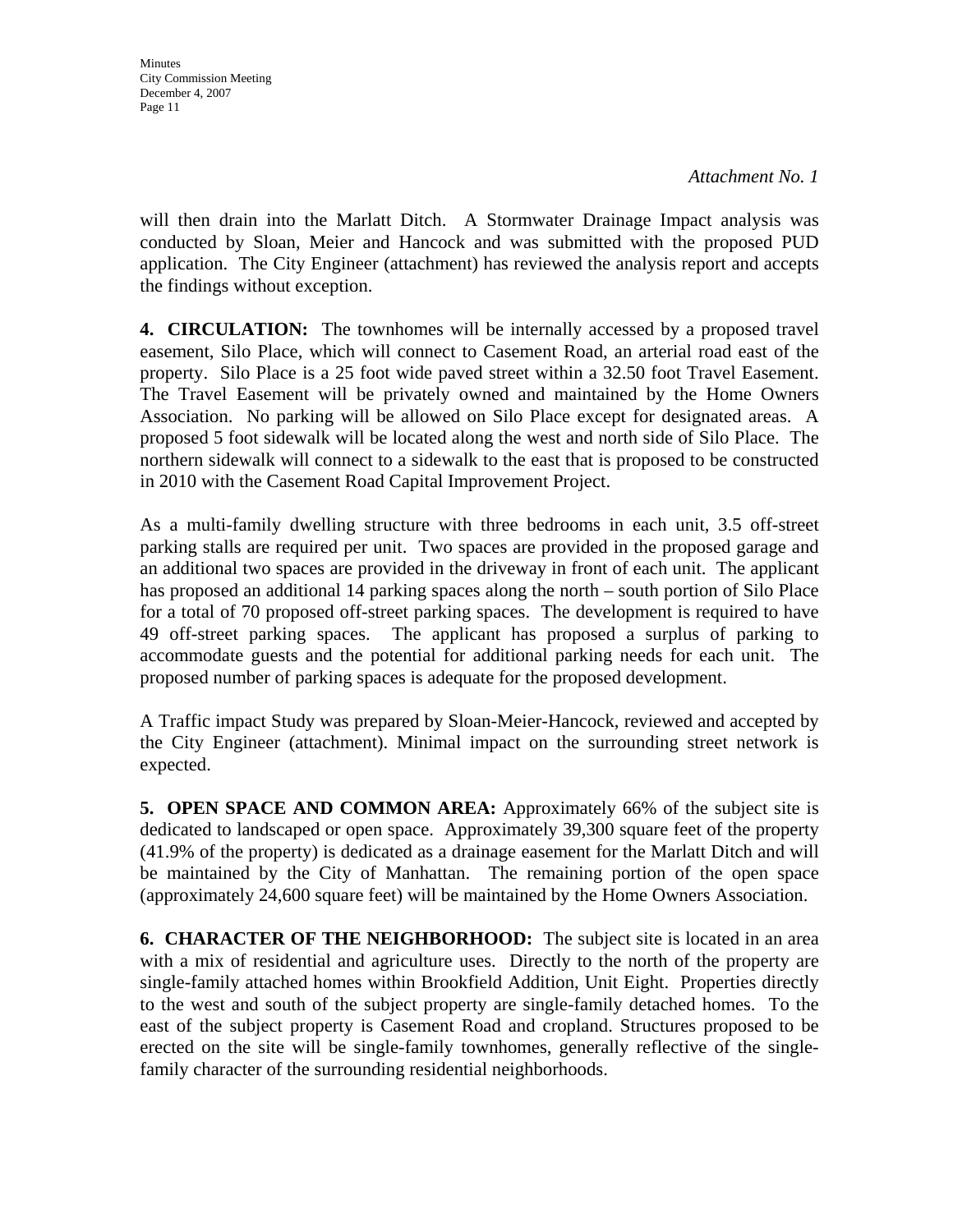# **MATTERS TO BE CONSIDERED WHEN CHANGING ZONING DISTRICTS**

**1. EXISTING USE:** Vacant farm house and accessory building, zoned R-1, Single-Family Residential District.

**2. PHYSICAL AND ENVIRONMENTAL CHARACTERISTICS:** The subject property is relatively flat and gently slopes to the south into the Marlatt Ditch drainage channel. The site currently has a vacant farm house, a brick grain silo, concrete pads where outbuildings once sat and a number of mature trees. Drainage for the site and surrounding area is diverted to the 141 foot wide Marlatt Drainage Ditch, located at the south end of the subject site. This dedicated drainage easement has restricted the development of the entire lot.

## **3. SURROUNDING LAND USE AND ZONING:**

- **(a.) NORTH:** Brookfield Addition, Unit Eight, single-family attached homes, R-2 District.
- **(b.) SOUTH:** Brookfield Addition, Unit Five, single-family detached homes, R-1 District.
- **(c.) EAST:** Casement Road and cropland, G-1, General Agriculture District.
- **(d.) WEST:** Brookfield Addition, Unit Eight, single-family detached homes, R-1 District.

## **4. CHARACTER OF THE NEIGHBORHOOD:** See above

**5. SUITABILITY OF SITE FOR USES UNDER CURRENT ZONING:** Currently, located on the property is a vacant single-family home associated with a farming operation. The existing use is suitable with the current R-1 zoning district.

**6. COMPATIBILITY OF PROPOSED DISTRICT WITH NEARBY PROPERTIES AND EXTENT TO WHICH IT MAY HAVE DETRIMENTAL AFFECTS:** Minimal impacts are anticipated on nearby properties. The increases in light, noise and traffic associated with the low density single-family PUD is consistent with the character of the neighborhood. Properties located to the south and west of the proposed PUD are zoned R-1, and consist of single-family homes. Properties to the north of the subject site are zoned R-2, and consist of two-family dwelling units. Traffic from the proposed development will be isolated to Casement Road. No traffic will be directed to residential streets in adjacent subdivisions. Lighting will be downcast and full cutoff to reduce light impacts on nearby property. Because of the compact design of the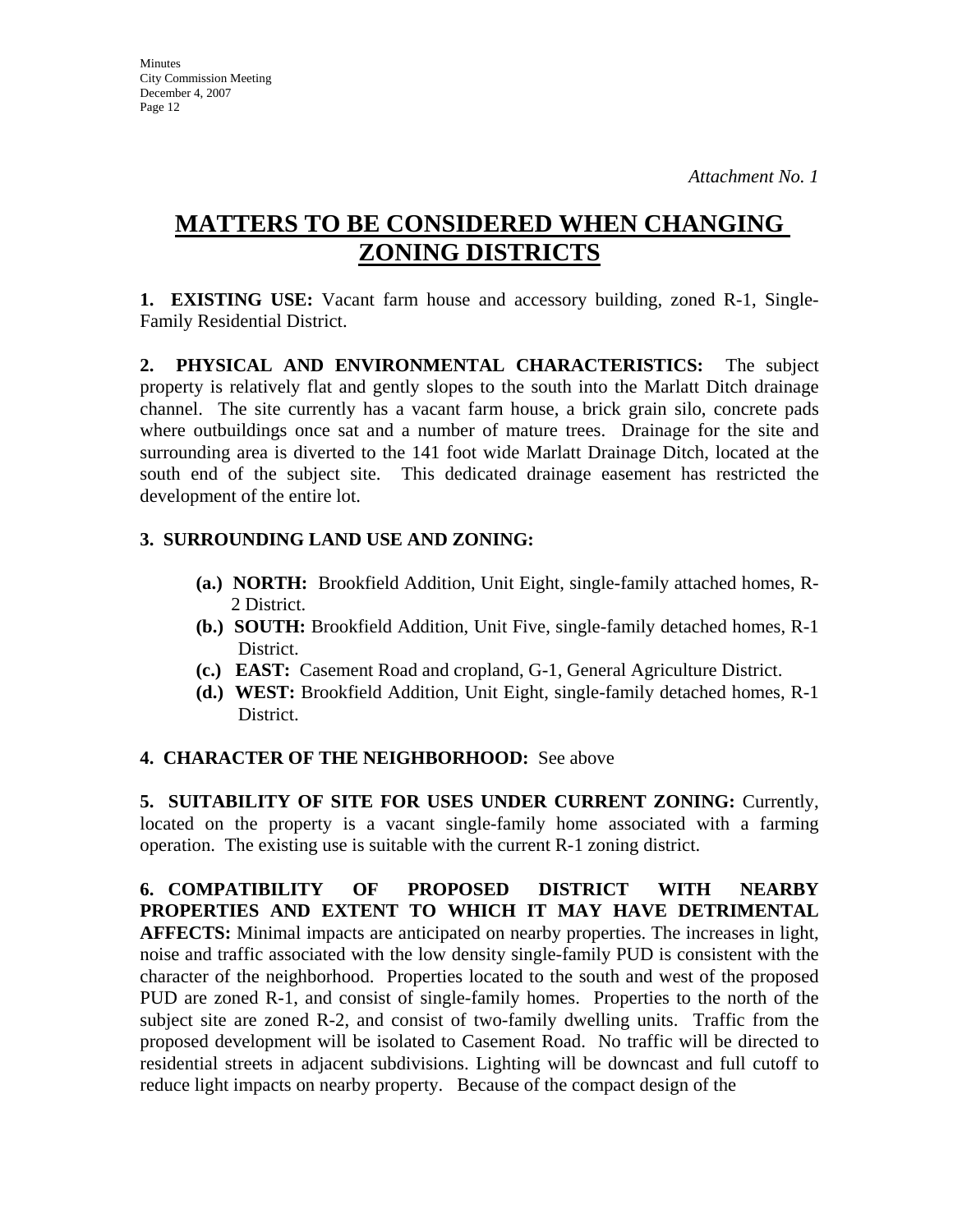*Attachment No. 1*

development, the structure and patios on Lot 1A-1D have a rear yard setback as close as 16 feet 8 inches and 13 feet 9 inches, respectively, from the northern property line. Lot 2A-2C and 3A-3C have a rear yard setback of 24 feet to the western property line for the buildings and 20 feet for patios. Minimum rear yard setback for a residential building is 25 feet. The proximity of the structures on Lots 1, 2 and 3 warrant adequate screening of the rear patio areas to minimize any negative impacts caused by the more intense development. The applicants have provided 24 inch to 36 inch tall landscaped areas that should screen and/or buffer the subject property from adjacent properties

**7. CONFORMANCE WITH COMPREHENSIVE PLAN:** The Future Land Use Map for the Northeast Planning Area of the Comprehensive Plan shows the property to be developed as Residential Medium/High Density (RMH).

## RESIDENTIAL MEDIUM/HIGH DENSITY (RMH)

## **RMH 1: Characteristics**

*The Residential Medium/High Density designation shall incorporate a mix of housing types in a neighborhood setting in combination with compatible non-residential land uses, such as retail, service commercial, and office uses, developed at a neighborhood scale that is in harmony with the area's residential characteristics and in conformance with the policies for Neighborhood Commercial Centers. Appropriate housing types may include a combination of small lot single-family, duplexes, townhomes, or fourplexes on individual*  lots. However, under a planned unit development concept, or when subject to design and *site plan standards (design review process), larger apartment or condominium buildings may be permissible as well, provided the density range is complied with.* 

The proposed townhomes and open spaces meet the characteristics of the Residential Medium/High Density uses.

## **RMH 2: Appropriate Density Range**

*Densities within a Residential Medium/High neighborhood range from 11 to 19 dwelling units per net acre.* 

The proposed density is 7.78 dwelling units per net acre. Although the proposed development does not meet the density range for medium to high residential neighborhoods, the compact design, dictated by the unbuildable area dedicated to the Marlatt Drainage Ditch, resembles a higher density development.

The proposed PUD generally conforms to the Comprehensive Plan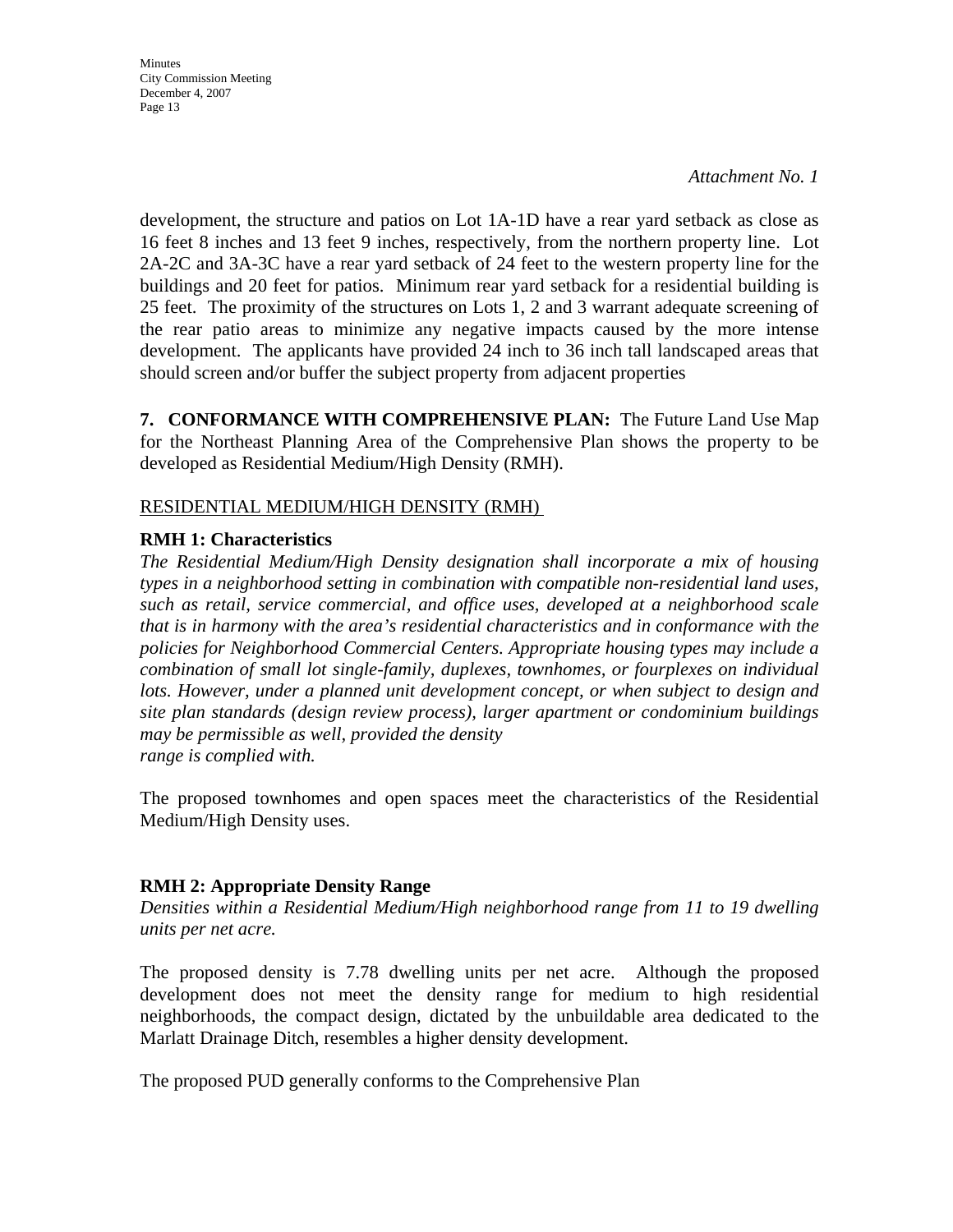**8. ZONING HISTORY AND LENGTH OF TIME VACANT AS ZONED:** The single-family house and outbuildings have been in place for an unknown length of time.

- March 6, 2006 Manhattan Urban Area Planning Board recommends approval of annexation and rezoning of the Brookfield Addition, Unit Eight, from G-1, General Agricultural District, to R-1, Single-Family Residential District, and R-2, Two-Family Residential District, and tabled Preliminary Plat to March 20, 2006.
- March 20, 2006 Manhattan Urban Area Planning Board approves Preliminary Plat of the Brookfield Addition, Unit Eight.
- March 28, 2006 City Commission approves first reading of annexation and rezoning of Brookfield Addition, Unit Eight.
- April 4, 2006: City Commission approves Ordinance Nos. 6532 and 6533 annexing and rezoning Brookfield Addition, Unit Eight to R-1, Single-Family Residential District, and R-2, Two-Family Residential District.
- May 15, 2006 Manhattan Urban Area Planning Board approves the Final Plat of Brookfield Addition, Unit Eight.
- June 6, 2006 City Commission accepts easements and rights-of-way as shown on the Final Plat of Brookfield Addition, Unit Eight.
- May 7, 2007 Manhattan Urban Area Planning Board recommends approval of the rezoning of the subject property from R-1, Single-Family Residential District to PUD, Commercial Planned Unit Development for the proposed Brookline Self Storage development.
- June 5, 2007 The applicant withdrew the rezoning application for the proposed Brookline Self Storage development.

**9. CONSISTENCY WITH INTENT AND PURPOSE OF THE ZONING ORDINANCE:** The intent and purpose of the Zoning Regulations is to protect the public health, safety, and general welfare; regulate the use of land and buildings within zoning districts to assure compatibility; and to protect property values.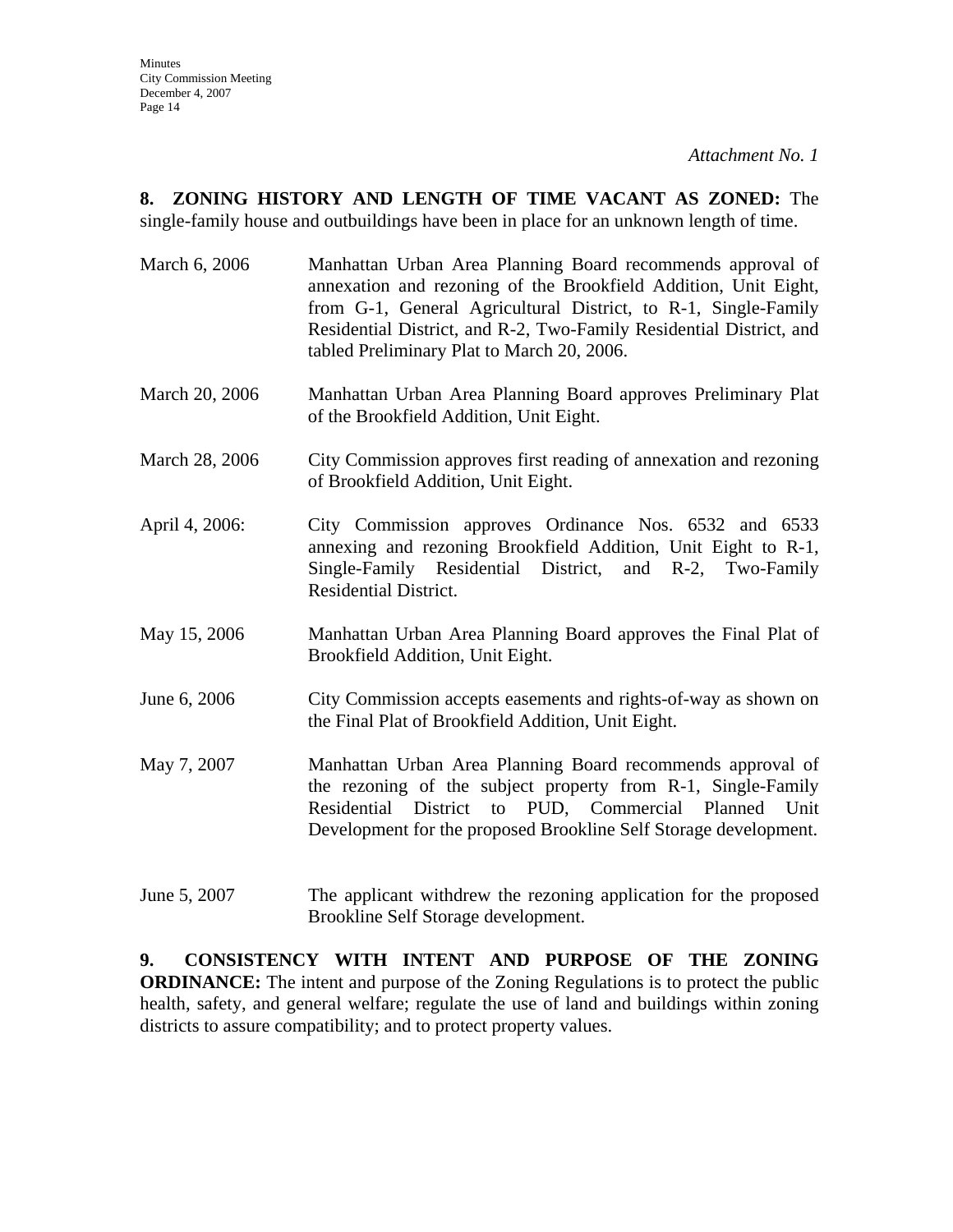*Attachment No. 1*

The PUD Regulations are intended to provide a maximum choice of living environments by allowing a variety of housing and building types; a more efficient land use than is generally achieved through conventional development; a development pattern that is in harmony with land use density, transportation facilities and community facilities; and a development plan which addresses specific needs and unique conditions of the site which may require changes in bulk regulations or layout. The proposed PUD is consistent with the intent and purposes of the Zoning Regulations, and the intent of the PUD Regulations, subject to the conditions of approval.

**10. RELATIVE GAIN TO THE PUBLIC HEALTH, SAFETY AND WELFARE THAT DENIAL OF THE REQUEST WOULD ACCOMPLISH, COMPARED WITH THE HARDSHIP IMPOSED UPON THE INDIVIDUAL OWNER:** There appears to be no relative gain to the public that denial would accomplish in comparison to the hardship to the owner

**11. ADEQUACY OF PUBLIC FACILITIES AND SERVICES:** Adequate public utilities and facilities are available to serve the site. Utility releases have been provided by private companies.

## **12. OTHER APPLICABLE FACTORS:** None.

## **13. STAFF COMMENTS AND RECOMMENDATION:**

City Administration recommends approval of the proposed rezoning of Silo Townhomes from R-1, Single-Family Residential District to PUD, Residential Planned Unit Development District, with the following conditions:

- 1. Permitted uses shall include fourteen (14) residential townhome units.
- 2. Landscaping and irrigation shall be provided pursuant to a Landscaping Performance Agreement between the City and the owner, which shall be entered into prior to issuance of a building permit.
- 3. Exempt signage described in Article VI, Section 6-104  $(A)(1),(2),(4),(5),(7)$ and  $(8)$ ; and Section  $6-104$   $(B)(1)$  and  $(2)$ , of the Manhattan Zoning Regulations shall be permitted.
- 4. All landscaping and irrigation shall be maintained in good condition.
- 5. All lighting shall be downcast and full cut-off design.